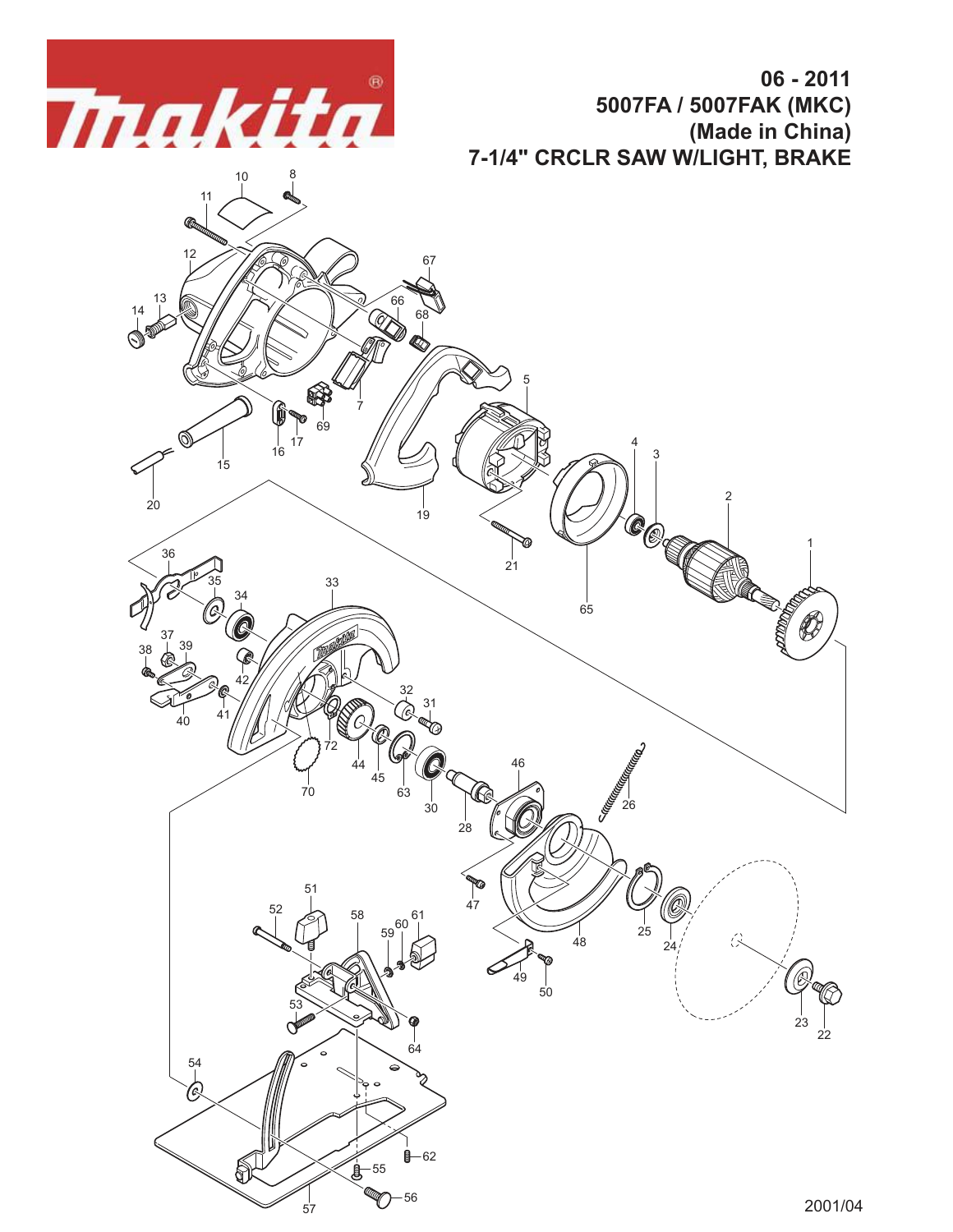| Item No    | <b>Type</b>    | Ref  | Part No  | <b>Description</b>                    | Qty            | Unit       |
|------------|----------------|------|----------|---------------------------------------|----------------|------------|
| 001        |                |      | 240003-4 | <b>FAN 80</b>                         | 1              | PC.        |
| 002        |                |      | 510057-8 | ARMATURE ASS'Y 115V                   | 1              | PC.        |
|            |                | INC. |          | Item No. 1,3,4,34,35                  |                |            |
| 003        |                |      | 681625-5 | <b>INSULATION WASHER</b>              | 1              | PC.        |
| 004        | 2              |      | 210005-4 | <b>BALL BEARING 608LB</b>             | $\mathbf{1}$   | PC.        |
| 005        | 2              |      | 596366-9 | FIELD ASS'Y 115V                      | $\mathbf{1}$   | PC.        |
|            |                | INC. | 654020-2 | <b>RING TERMINAL</b>                  | $\mathbf{1}$   | PC.        |
|            |                | INC. | 654502-4 | CONNECTOR P-2                         | $\mathbf{1}$   | PC.        |
|            | 3              |      | 596401-3 | FIELD ASS'Y 115V                      | $\mathbf 1$    | PC.        |
|            |                | INC. | 654020-2 | <b>RING TERMINAL</b>                  | 1              | PC.        |
|            |                | INC. | 654502-4 | <b>CONNECTOR P-2</b>                  | $\mathbf 1$    | PC.        |
| 007        | 2              |      | 651061-9 | SWITCH TG933TNB-3                     | $\mathbf 1$    | PC.        |
| 008        |                |      | 265995-6 | <b>TAPPING SCREW 4X18</b>             | 4              | PC.        |
| 010        |                |      | 853565-9 | NAME PLATE 5007FA                     | $\mathbf 1$    | PC.        |
| 011        |                |      | 911273-9 | PAN HEAD SCREW M5X50                  | 3              | PC.        |
| 012        | 2              |      | 142466-9 | MOTOR HOUSING COMPLETE                | $\mathbf 1$    | PC.        |
|            |                | INC. | 643653-8 | BRUSH HOLDER 6.5-13.5                 | $\overline{2}$ | PC.        |
| 013        |                |      | 194986-9 | CARBON BRUSH CB-154 2PC/SET W/ ORIGIN | $\mathbf{1}$   | <b>SET</b> |
| 014        |                |      | 643650-4 | BRUSH HOLDER CAP 6.5-13.5             | $\overline{2}$ | PC.        |
| 015        | 2              |      | 682574-9 | CORD GUARD 10-90                      | $\mathbf{1}$   | PC.        |
| 016        | $\overline{c}$ |      | 687124-5 | <b>STRAIN RELIEF</b>                  | $\mathbf{1}$   | PC.        |
| 017        |                |      | 265995-6 | <b>TAPPING SCREW 4X18</b>             | $\overline{2}$ | PC.        |
| 019        | 2              |      | 454973-3 | * HANDLE COVER                        | $\mathbf{1}$   | PC.        |
| 020        |                |      | 664463-0 | CORD W/PLUG 2P-14-2.5M, SJ            | $\mathbf{1}$   | PC.        |
|            |                |      |          | <b>TAPPING SCREW 5X50</b>             | $\overline{2}$ | PC.        |
| 021<br>022 |                |      | 266046-8 |                                       | $\mathbf 1$    | PC.        |
|            |                |      | 251644-1 | HEX. FLANGE HEAD BOLT M8X20           |                |            |
| 023        |                |      | 224275-9 | <b>OUTER FLANGE 40</b>                | 1              | PC.        |
| 024        |                |      | 224151-7 | <b>INNER FLANGE 40</b>                | $\mathbf{1}$   | PC.        |
| 025        |                |      | 961201-4 | <b>RETAINING RING S-42</b>            | $\mathbf{1}$   | PC.        |
| 026        | 2              |      | 231888-9 | <b>TENSION SPRING 4</b>               | $\mathbf{1}$   | PC.        |
| 028        |                |      | 324256-4 | <b>SPINDLE</b>                        | $\mathbf{1}$   | PC.        |
| 030        |                |      | 211206-7 | <b>BALL BEARING 6202LLB</b>           | $\mathbf{1}$   | PC.        |
| 031        |                |      | 251247-1 | + PAN HEAD SCREW M6X20                | 1              | PC.        |
| 032        |                |      | 262502-6 | <b>RUBBER SLEEVE 6</b>                | 1              | PC.        |
| 033        | 3              |      | 140H40-5 | <b>BLADE CASE COMPLETE</b>            | 1              | PC.        |
|            |                | INC. | 213459-4 | O RING 32                             | 1              | PC.        |
|            |                | INC. |          | Item No. 42                           |                |            |
| 034        |                |      | 211106-1 | <b>BALL BEARING 6201LLB</b>           | 1              | PC.        |
| 035        |                |      | 213102-5 | DUST SEAL 12                          | $\mathbf{1}$   | PC.        |
| 036        |                |      | 163113-9 | SPINDLE LOCK                          | 1              | PC.        |
| 037        |                |      | 931402-8 | HEX. NUT M8                           | 1              | PC.        |
| 038        |                |      | 911106-8 | PAN HEAD SCREW M4X8                   | 1              | PC.        |
| 039        |                |      | 341415-5 | <b>LOCK PLATE</b>                     | 1              | PC.        |
| 040        |                |      | 341416-3 | <b>LEVER PLATE</b>                    | 1              | PC.        |
| 041        |                |      | 941201-0 | <b>FLAT WASHER 8</b>                  | 1              | PC.        |
| 042        |                |      | 212052-1 | NEEDLE BEARING 1010                   | 1              | PC.        |
| 044        |                |      | 226532-1 | <b>HELICAL GEAR 39</b>                | 1              | PC.        |
| 045        |                |      | 257064-7 | <b>RING 15</b>                        | 1              | PC.        |
| 046        |                |      | 316700-5 | <b>BEARING BOX</b>                    | 1              | PC.        |
| 047        |                |      | 911126-2 | PAN HEAD SCREW M4X16                  | 4              | PC.        |
| 048        |                |      | 317436-9 | SAFETY COVER                          | 1              | PC.        |
| 049        |                |      | 341417-1 | LEVER                                 | 1              | PC.        |
| 050        |                |      | 266026-4 | <b>TAPPING SCREW BIND CT 4X12</b>     | 1              | PC.        |
| 051        |                |      | 251858-2 | SCREW M6X15                           | 1              | PC.        |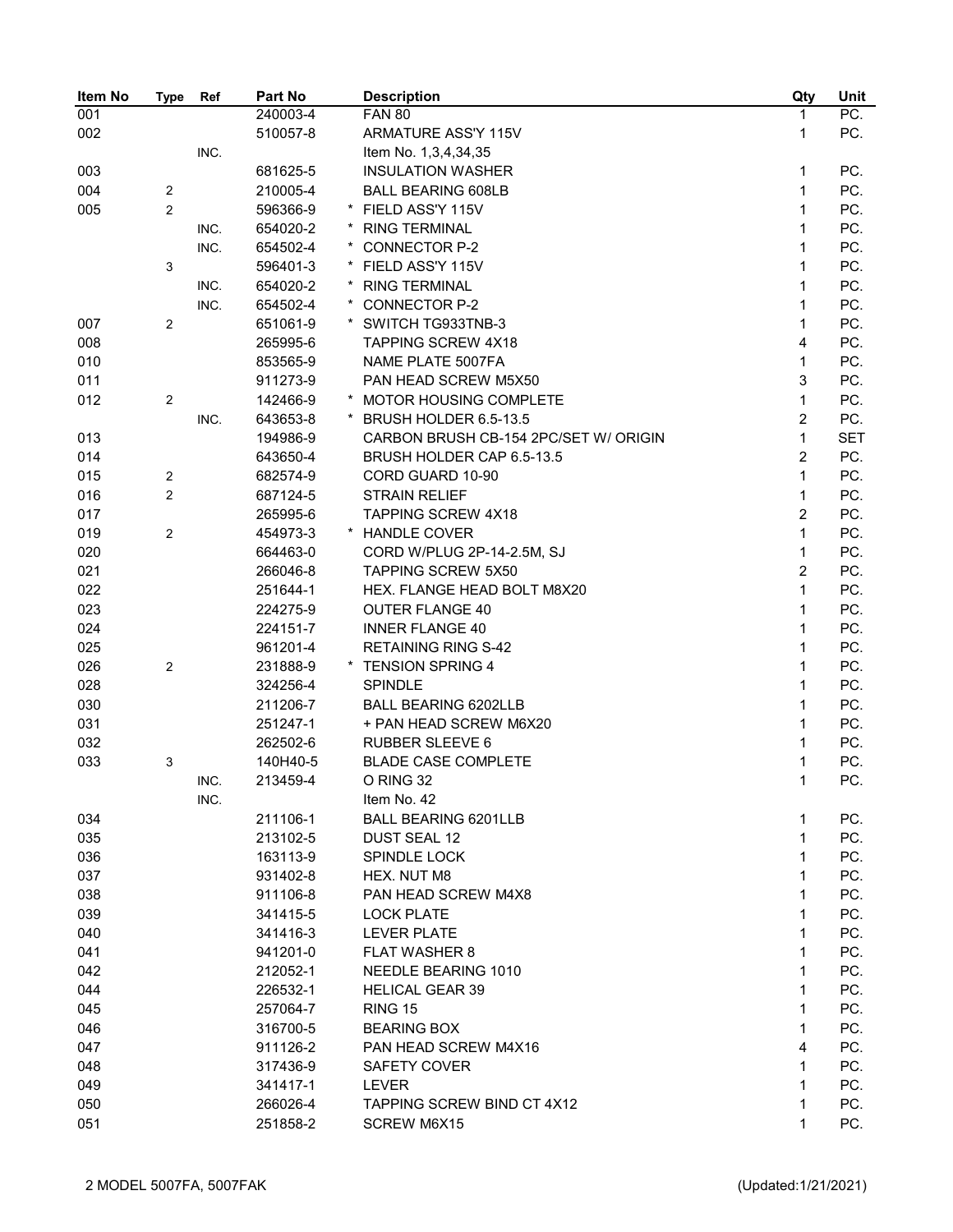| Item No            | Type           | Ref  | <b>Part No</b>       | <b>Description</b>                                                     | Qty            | Unit       |
|--------------------|----------------|------|----------------------|------------------------------------------------------------------------|----------------|------------|
| 052                |                |      | 265075-8             | + PAN HEAD SCREW M5                                                    | 1              | PC.        |
| 053                |                |      | 251920-3             | CAP SQUARE NECK BOLT M6X30                                             | 1              | PC.        |
| 054                | $\overline{c}$ |      | 267238-2             | <b>FLAT WASHER 12</b>                                                  | $\mathbf{1}$   | PC.        |
| 055                |                |      | 912212-2             | <b>COUNTERSUNK HEAD SCREW M5X12</b>                                    | 4              | PC.        |
| 056                |                |      | 266249-4             | CAP SQUARE NECK BOLT M8X24                                             | 1              | PC.        |
| 057                |                |      | 163378-3             | <b>BASE</b>                                                            | 1              | PC.        |
| 058                |                |      | 163248-6             | <b>ANGULAR PLATE</b>                                                   | 1              | PC.        |
| 059                |                |      | 941151-9             | <b>FLAT WASHER 6</b>                                                   | 1              | PC.        |
| 060                | 4              |      | 253428-3             | SPRING WASHER 6                                                        | 1              | PC.        |
| 061                |                |      | 252624-0             | WING NUT M6                                                            | 1              | PC.        |
| 062                |                |      | 266213-5             | H.S.SET SCREW(FLAT POINT)M5X12                                         | 1              | PC.        |
| 063                |                |      | 962153-2             | <b>RETAINING RING R-35</b>                                             | 1              | PC.        |
| 064                |                |      | 252103-8             | HEX. LOCK NUT M5-8                                                     | $\mathbf{1}$   | PC.        |
| 065                |                |      | 417711-4             | <b>BUFFLE PLATE</b>                                                    | 1              | PC.        |
| 067                | $\overline{2}$ |      | 631709-9             | * LIGHT CIRCUIT                                                        | 1              | PC.        |
| 069                |                |      | 654531-7             | <b>TERMINAL BLOCK 2P</b>                                               | 1              | PC.        |
| 070                | $\overline{c}$ |      | 804774-3             | <b>BRAKE INDICATION LABEL</b>                                          | 1              | PC.        |
| 072                |                |      | 961055-9             | <b>RETAINING RING S-15</b>                                             | $\mathbf{1}$   | PC.        |
| 101                | 2              |      | 654302-2             | * RECEPTACLE                                                           | 3              | PC.        |
| CO <sub>1</sub>    | $\overline{c}$ |      | 876431-3             | CARTON F/5007FA                                                        | $\mathbf{1}$   | PC.        |
| <b>C01A</b>        |                |      | 872355-1             | CARTON F/5007FAK                                                       | $\mathbf{1}$   | PC.        |
| E01                |                |      | 810133-1             | <b>CAUTION LABEL</b>                                                   | $\mathbf{1}$   | PC.        |
| <b>ACCESSORIES</b> |                |      |                      | - See catalogue or visit www.makita.ca for more optional accessories - |                |            |
| A01                |                |      | 164095-8             | <b>GUIDE RULE</b>                                                      | 1              | PC.        |
| A02                |                |      | D-35352-10           | 7-1/4" C.T. SAW BLADE 24T 10/PK                                        | 1              | PC.        |
|                    |                |      | A-94530-10           | 7-1/4" FRAMING BLADE, 24T 5/8" 10PC/PK                                 | 1              | PC.        |
| A03                |                |      | 782016-4             | OFFSET WRENCH 13                                                       | 1<br>1         | PC.        |
| A04                |                | INC. | 824473-1<br>417059-4 | PLASTIC CARRYING CASE<br><b>LATCH</b>                                  | $\overline{2}$ | PC.<br>PC. |
|                    |                | INC. | 418889-6             | <b>HANDLE</b>                                                          | $\mathbf 1$    | PC.        |
| A05                |                |      | 199711-3             | DUST NOZZLE SET                                                        | 1              | PC.        |
|                    |                | INC. | 272243-5             | LEVER 36                                                               | 1              | PC.        |
|                    |                | INC. | 911223-4             | PH SCREW M5X16 W/WR                                                    | 1              | PC.        |
|                    |                |      |                      |                                                                        |                |            |